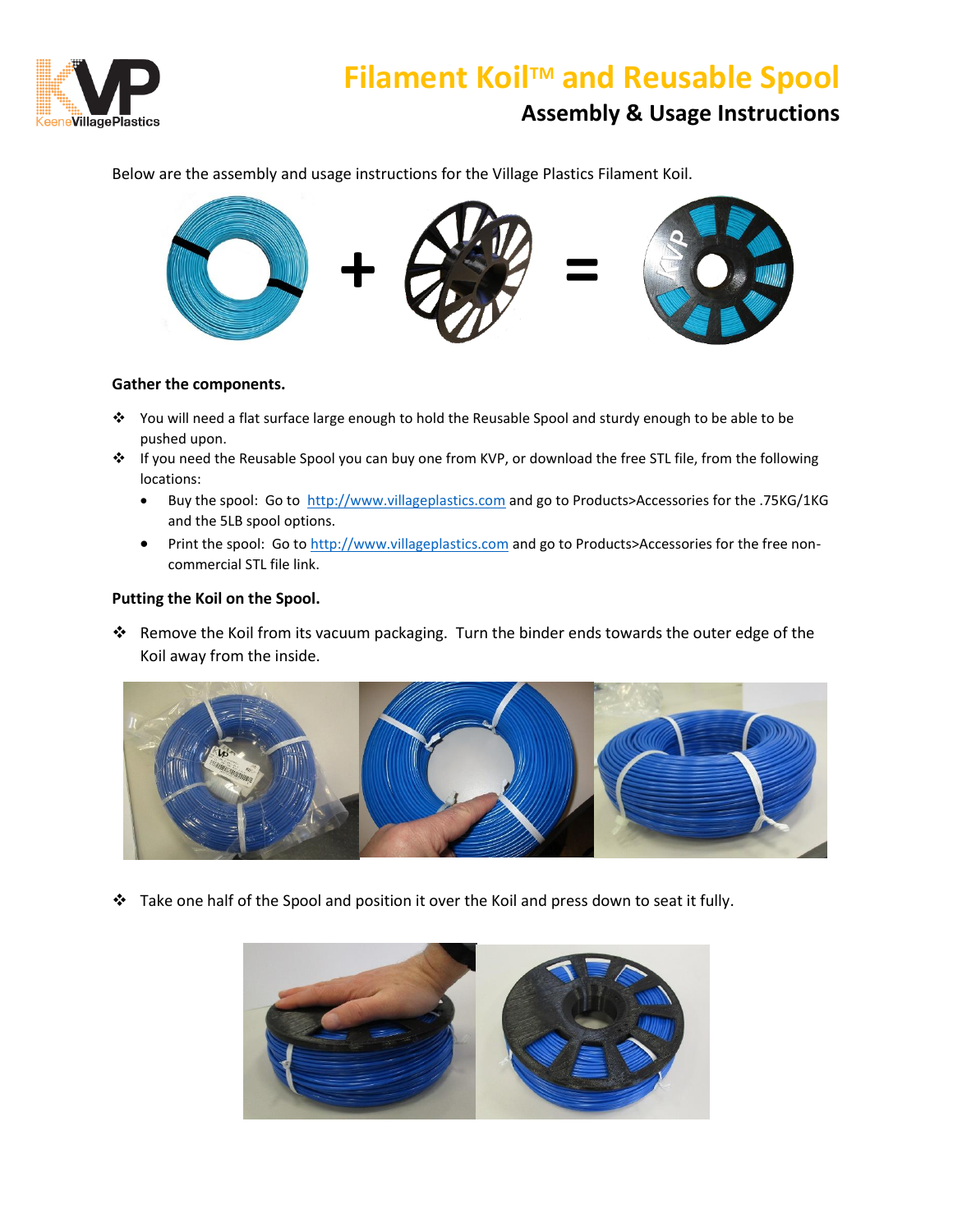# **Filament KoilTM and Reusable Spool**

### **Assembly & Usage Instructions**

❖ Turn the Koil over and place it spool side down on the table. Take the second half of the spool and place it over the Koil and align the notches in the Spool halves. Push down till the 2 halves seat completely.



❖ Pick up the assembly and grasp the two halves and twist them the required quarter turn that will snap the two halves securely together.



Place the extra label included in the packaging upon the spool so that you will know what material the Koil is made of. The Spool is now ready for use in your 3D printer. Don't forget to untwist or cut the ties to free the filament for